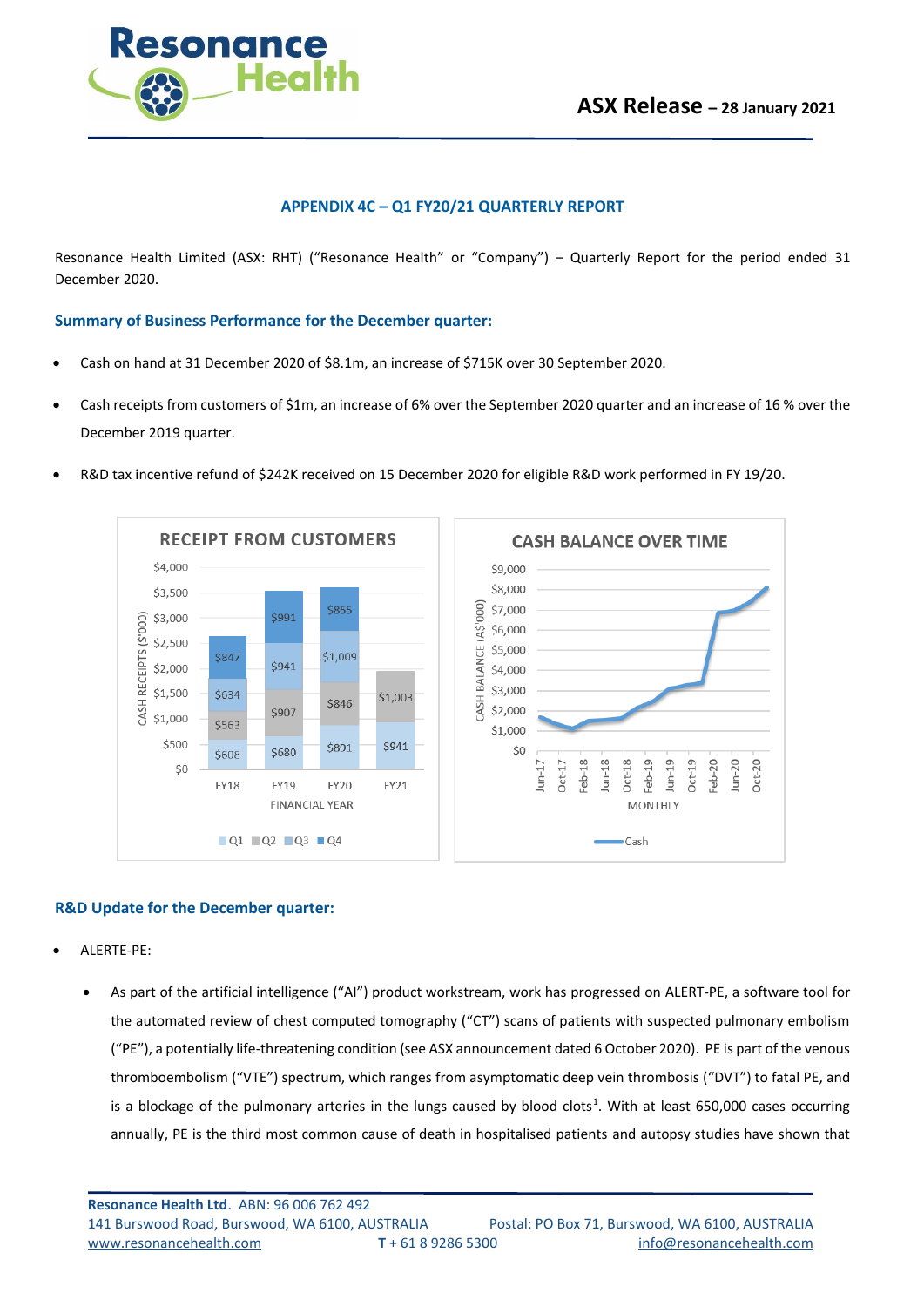

approximately 60% of patients who have died in hospital had PE, with the diagnosis having been missed in up to 70% of the cases<sup>2</sup>. It is intended that ALERT-PE may be able to triage images for trained radiologists during their highly time-sensitive assessment of CT images in patients with suspected PE. The Company considers that ALERT-PE is able to perform as an AI-based radiological computer-assisted triage and notification software for PE.

- A pre-submission meeting was held with the US Food and Drug Administration ("FDA") in November 2020 for ALERT-PE, as previously announced (see ASX announcement dated 6 October 2020, 'R&D Update: New Pulmonary Embolism AI Solution Developed'). Following the meeting, FDA recommendations have been reviewed and work is being finalised for the next steps required for the validation of performance of the tool.
- HEPAFAT-AI:

**Resonance** 

**Health** 

- HepaFat-AI received 510(k) regulatory clearance from the FDA on 9 December 2020 (see ASX announcement dated 9 December 2020). HepaFat-AI is a medical device software that is fully automated and uses AI to assess liver fat. It is estimated that 24-30% of the global population has Non-Alcoholic Fatty Liver Disease ("NAFLD"), which equates to 1.8- 2.3 billion people<sup>1</sup>. Of these, it is estimated that 20%, or up to 468 million people, will also develop non-alcoholic steatohepatitis ("NASH"), the most severe form of NAFLD where inflammation can cause liver damage and fibrosis. HepaFat-AI assesses and reports the volumetric liver fat fraction ("VLFF"), proton density fat fraction ("PDFF"), and steatosis grade in individuals with confirmed or suspected fatty liver disease. HepaFat-AI is the only MRI-based method capable of reporting a steatosis grading. Dr Martin Blake, Chairman of RHT, said of HepaFat-AI's recent 510(k) FDA regulatory clearance: "This is a great milestone in the Company's history and a magnificent achievement in the field of quantitative MRI". The 510(k) FDA clearance allows Resonance Health to market HepaFat-AI for commercial distribution in the United States of America.
- HepaFat-AI is also now available for distribution and promotion by Blackford Analysis Inc. (formerly Blackford Analysis Limited) ("Blackford") under the Alliance Partner Agreement entered into between the Company and Blackford in 2018 (see ASX announcement dated 5 July 2018). The addition of HepaFat-AI was facilitated by an amendment to the Alliance Partner Agreement that was executed in December 2020 (see ASX announcement dated 24 December, 'HepaFat-AI Incorporated into Blackford Analysis Partner Agreement'). Product training on HepaFat-AI has since progressed as part of the Blackford onboarding process, with technical integration expected to commence shortly.
- Additional distribution channels for HepaFat-AI are being assessed by the Company.
- Work on obtaining Australian Therapeutic Goods Administration ("TGA") registration and European CE Mark for HepaFat-AI progressed substantially during the quarter, with registration expected to be complete during the March quarter.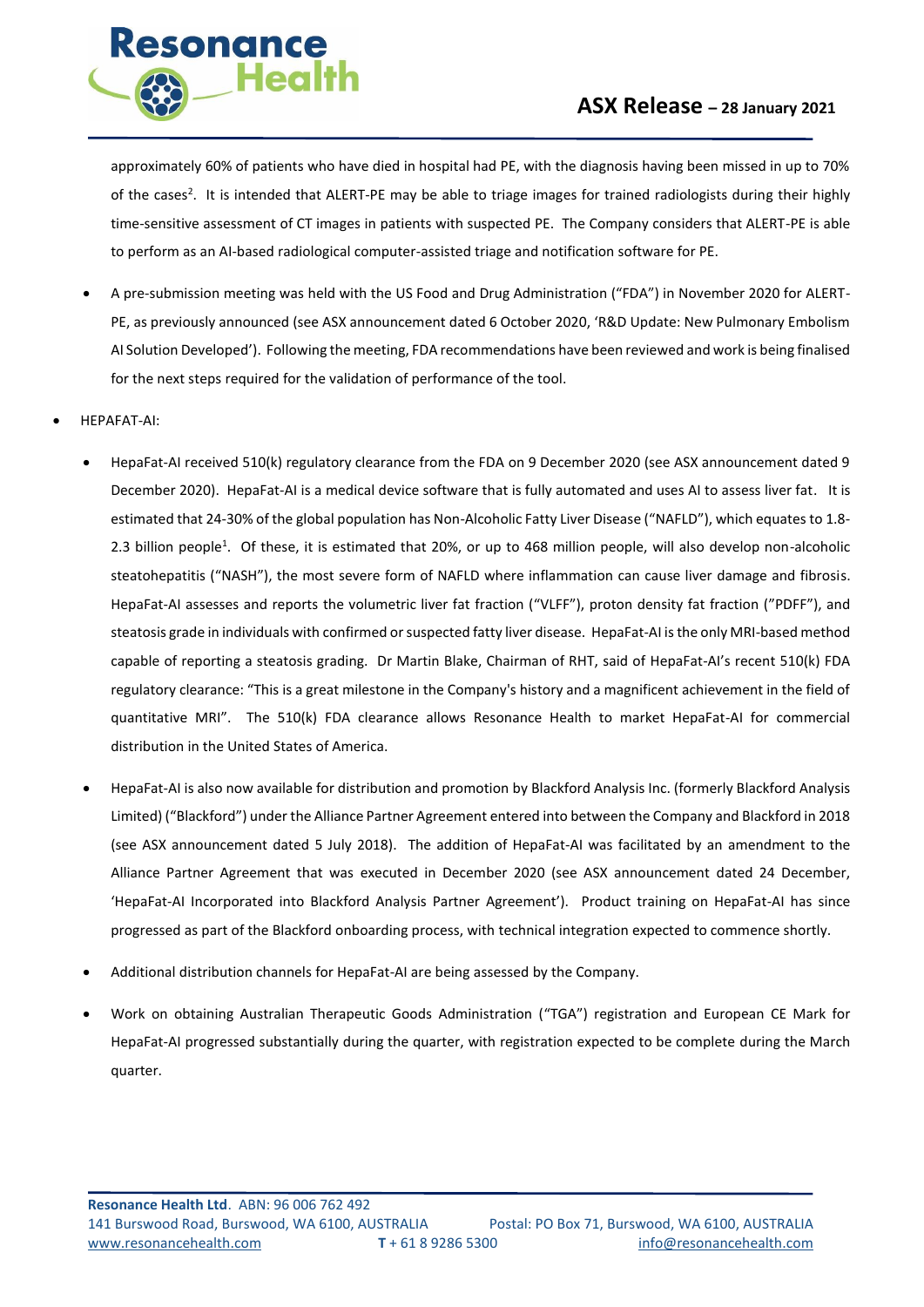

- OTHER AI PROJECTS: Using in-house and externally sourced MRI and CT datasets in various diseases and/or conditions, the Company has continued to make progress on training neural networks in assessing a number of human organs. These projects will be updated in greater detail when they are further progressed.
- MOLECULAR MEDICINE:
	- Work is continuing on the application of novel Antisense Oligonucleotides (ASOs) to treat liver disease, in particular, Chronic Hepatitis B (CHB). Antiviral testing of three highly active ASO sequences commenced in November with preliminary results expected within the first half of 2021. This data will be used to support claims of the Provisional Patent filing ahead of any international filings (see ASX announcement dated 25 May 2020, 'Filing of a Provisional Patent Application: "Method For Treating Liver Related Disease"').
	- Recruitment of patients has commenced for a validation study aimed at confirming that novel blood biomarkers previously demonstrated to be predictive of liver iron overload in Vietnamese Thalassemia patients can similarly predict iron overload in Turkish Thalassemia patients. If there is applicability of this tool across both ethnic groups, this may assist in any subsequent regulatory filing.
- LIVER FIBROSIS PROJECT: The Company's study to investigate the ability of a novel non-invasive MRI method to assess liver fibrosis has continued to progress despite occasional delays due to COVID-19. Patient recruitment is now 70% complete and the first stage of this project is expected to be completed in the first half of 2021.
- PHANTOM PRODUCTION: Production was completed on a new batch of the T1MES Cardiac T1 Mapping and ECV Phantoms. The T1 Mapping and ECV Standardization Program ("T1MES") was developed to explore T1 mapping quality assurance 1.5 and 3T across numerous CMR centres worldwide. As part of this study, Resonance Health manufactured an initial batch of ~70 phantoms in 2015 for distribution to CMR centres worldwide engaged in the cardiovascular magnetic resonance program. Resonance Health is the sole manufacturer of these phantoms and due to continued requests from customers, it is expected that the next batch of phantoms will be manufactured in mid-2021.

### **Listing Rule 4.7C3**

With respect to item 6 of the Appendix 4C cash flow report for the quarter, payments to related parties of approximately \$67.5K were made during the quarter. This comprised of \$45K of remuneration paid to non-executive directors, and \$22.5K for consultancy services provided by Mr. Mitchell Wells through his service company, Biggles Pty Ltd (ATF the Biggles Investment Trust). Mr. Wells is a director of the Company and is therefore a related party.

## **Authorised by**

This announcement has been authorised for release in accordance with the delegated authority of the Board of Directors of Resonance Health Limited.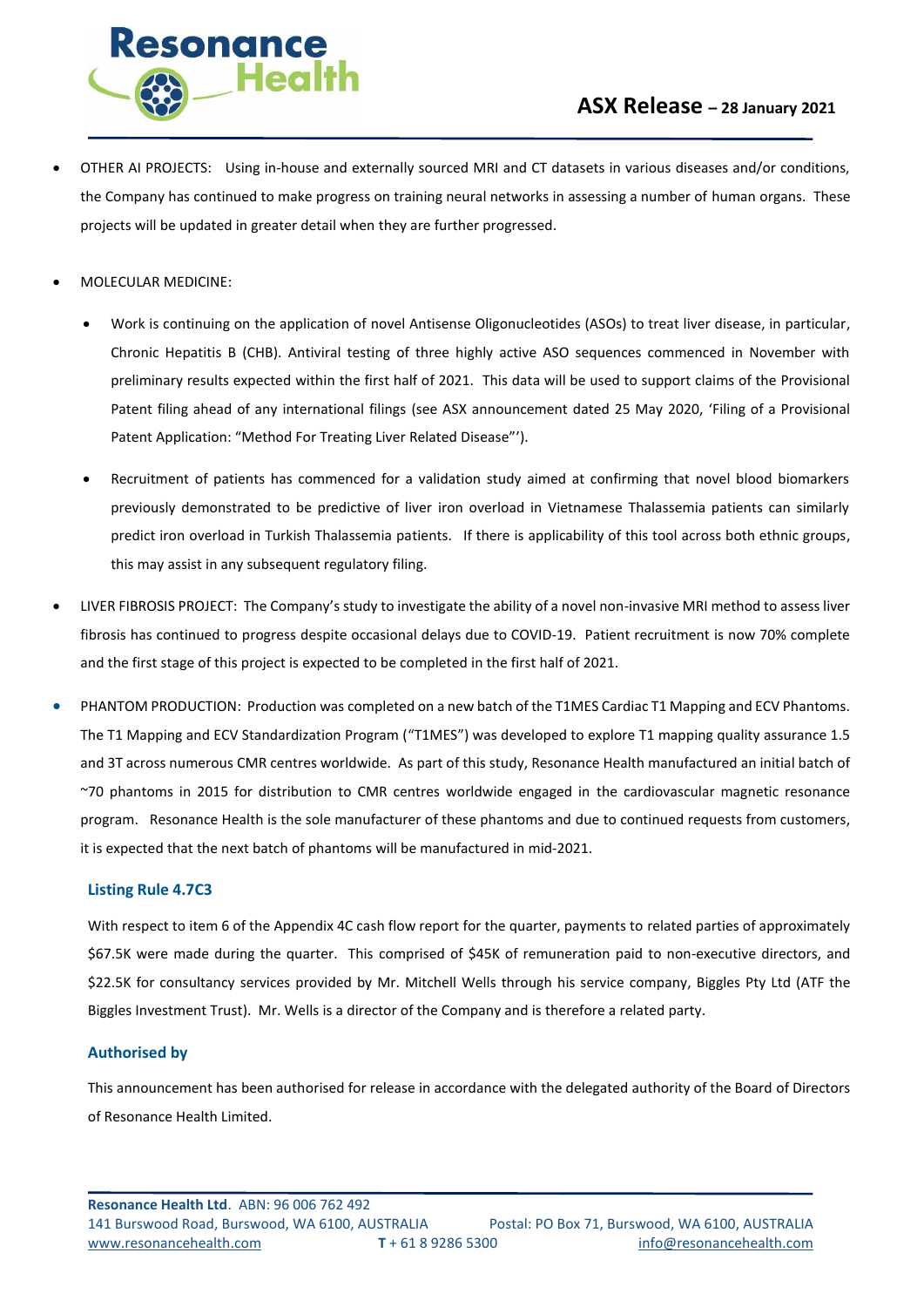

### **About Resonance Health**

Resonance Health is an Australian healthcare company specialising in the development and delivery of noninvasive medical imaging software and services. Resonance Health has gained endorsement by leading physicians worldwide for consistently providing high quality quantitative measurements essential in the management of particular diseases. The Company's products are used globally by clinicians in the diagnosis and management of human diseases and by pharmaceutical and therapeutic companies in their clinical trials. Resonance Health's dedication to scientific rigour has enabled it to achieve regulatory clearances on a number of software products (SaMD) in the US, Europe, and Australia, including FerriSmart®, an artificial intelligence product that quantifies iron concentration in the liver. The Company has also recently received US FDA regulatory clearance for a second artificial intelligence tool, HepaFat-AI. The Company is working on several other developments including, among others, ALERTE-PE, which is an AI tool for the automated review of chest CT scans of patients with suspected pulmonary embolism.

### **For further information please contact:**

Chad Tondut Communications Manager, Resonance Health E[: chadt@resonancehealth.com](mailto:chadt@resonancehealth.com) P: +61 (0)8 9286 5300

- 1. Singer, A. J., Thode, H. C., Jr, & Peacock, W. F., 4th (2016). Admission rates for emergency department patients with venous thromboembolism and estimation of the proportion of low risk pulmonary embolism patients: a US perspective. Clinical and experimental emergency medicine, 3(3), 126–131. <https://doi.org/10.15441/ceem.15.0963>
- 2. Ouellette, D. What percentage of hospitalized patients have pulmonary embolism (PE). [https://www.medscape.com/answers/300901-8452/what-percentage-of-hospitalized-patients-have](https://www.medscape.com/answers/300901-8452/what-percentage-of-hospitalized-patients-have-pulmonary-embolism-pe)[pulmonary-embolism-pe](https://www.medscape.com/answers/300901-8452/what-percentage-of-hospitalized-patients-have-pulmonary-embolism-pe)
- 3. Sayiner M, Koenig A, Henry L, Younossi ZM. Epidemiology of nonalcoholic fatty liver disease and nonalcoholic steatohepatitis in the United States and the rest of the world. Clinics in Liver Disease. 2016;20:205-214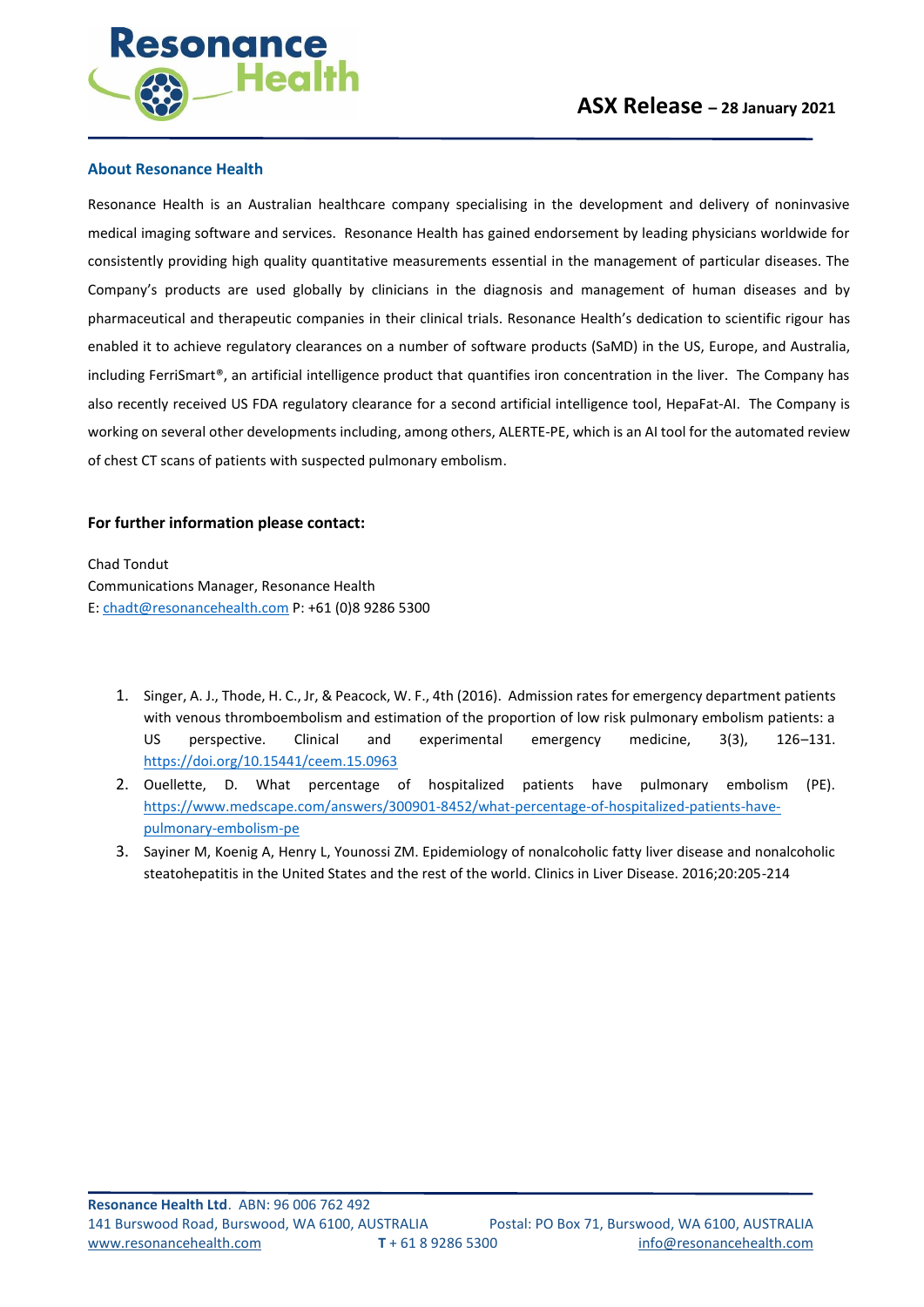# **Appendix 4C Quarterly cash flow report for entities subject to Listing Rule 4.7B**

| <b>ABN</b>               | Quarter ended ("current quarter") |
|--------------------------|-----------------------------------|
| Resonance Health Limited |                                   |
| Name of entity           |                                   |

|  | 96 006 762 492 |  |
|--|----------------|--|
|  |                |  |

31 December 2020

|     | <b>Consolidated statement of cash flows</b>         | <b>Current quarter</b><br>\$A'000 | Year to date (6<br>months)<br>\$A'000 |
|-----|-----------------------------------------------------|-----------------------------------|---------------------------------------|
| 1.  | Cash flows from operating activities                |                                   |                                       |
| 1.1 | Receipts from customers                             | 1003                              | 1944                                  |
| 1.2 | Payments for                                        |                                   |                                       |
|     | research and development<br>(a)                     | (137)                             | (243)                                 |
|     | product manufacturing and operating<br>(b)<br>costs |                                   |                                       |
|     | advertising and marketing<br>(c)                    | (74)                              | (124)                                 |
|     | leased assets<br>(d)                                |                                   |                                       |
|     | staff costs<br>(e)                                  | (534)                             | (1009)                                |
|     | (f)<br>administration and corporate costs           | (107)                             | (251)                                 |
| 1.3 | Dividends received (see note 3)                     |                                   |                                       |
| 1.4 | Interest received                                   | 1                                 | 37                                    |
| 1.5 | Interest and other costs of finance paid            |                                   |                                       |
| 1.6 | Income taxes paid                                   |                                   |                                       |
| 1.7 | Government grants and tax incentives                | 287                               | $535*$                                |
| 1.8 | Other (provide details if material)                 |                                   |                                       |
| 1.9 | Net cash from / (used in) operating<br>activities   | 439                               | 889                                   |

*\*Includes \$176K from JobKeeper Payment, \$17.5K from OSR COVID-19 Grant, \$100K for PAYG Cashflow Boost and \$242K from R&D Tax Incentive refund for FY 2020.*

|     | Cash flows from investing activities |    |
|-----|--------------------------------------|----|
| 2.1 | Payments to acquire:                 |    |
|     | entities<br>(a)                      |    |
|     | businesses<br>(b)                    |    |
|     | property, plant and equipment<br>(c) | 15 |
|     | investments<br>(d)                   |    |
|     | intellectual property<br>(e)         |    |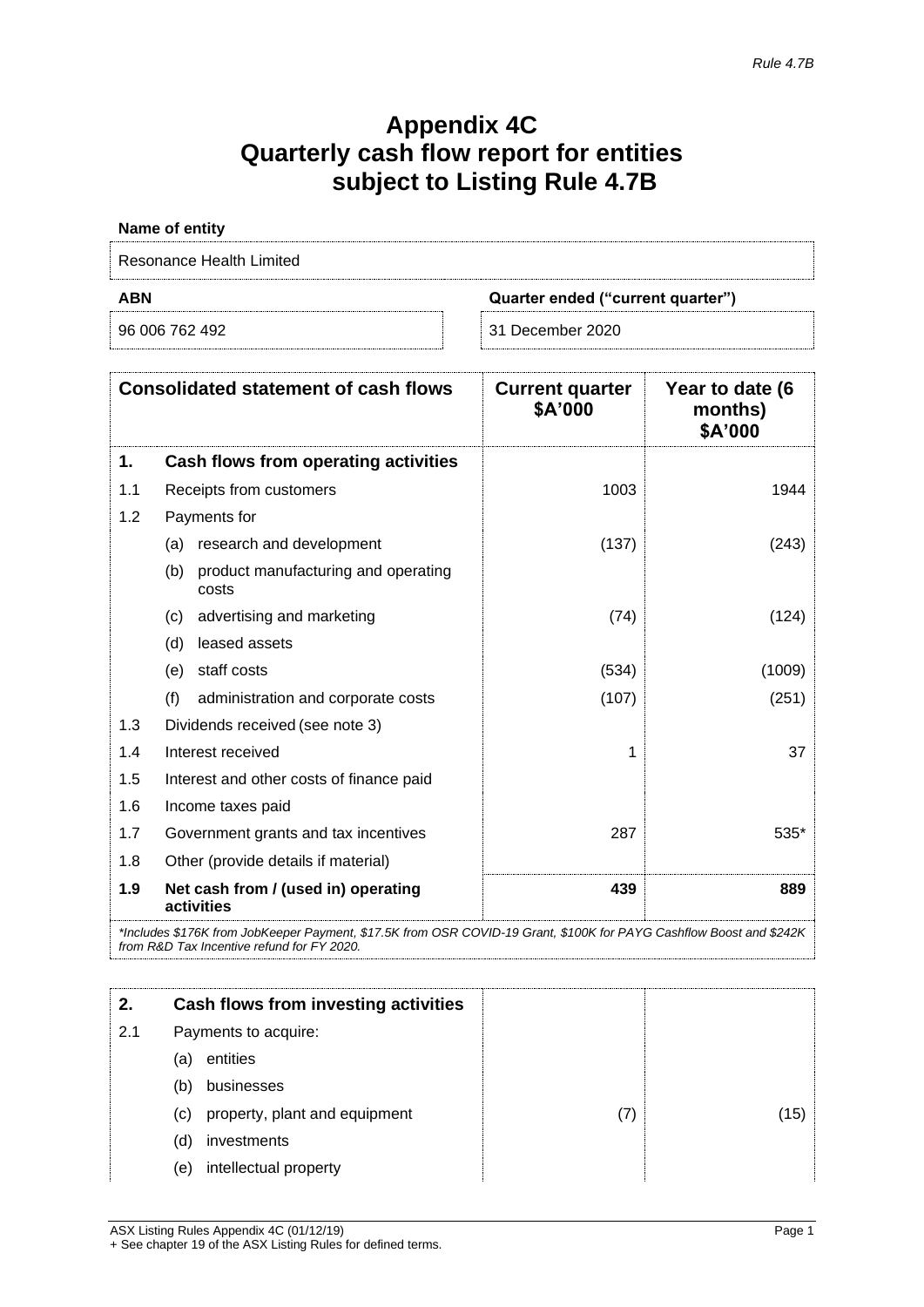|     | <b>Consolidated statement of cash flows</b>       | <b>Current quarter</b><br>\$A'000 | Year to date (6<br>months)<br>\$A'000 |
|-----|---------------------------------------------------|-----------------------------------|---------------------------------------|
|     | (f)<br>other non-current assets                   |                                   |                                       |
| 2.2 | Proceeds from disposal of:                        |                                   |                                       |
|     | entities<br>(a)                                   |                                   |                                       |
|     | (b)<br>businesses                                 |                                   |                                       |
|     | (c)<br>property, plant and equipment              |                                   |                                       |
|     | (d)<br>investments                                |                                   |                                       |
|     | intellectual property<br>(e)                      |                                   |                                       |
|     | (f)<br>other non-current assets                   |                                   |                                       |
| 2.3 | Cash flows from loans to other entities           |                                   |                                       |
| 2.4 | Dividends received (see note 3)                   |                                   |                                       |
| 2.5 | Other (provide details if material)               |                                   |                                       |
| 2.6 | Net cash from / (used in) investing<br>activities | (7)                               | (15)                                  |

| 3.   | Cash flows from financing activities                                                          |     |     |
|------|-----------------------------------------------------------------------------------------------|-----|-----|
| 3.1  | Proceeds from issues of equity securities<br>(excluding convertible debt securities)          |     |     |
| 3.2  | Proceeds from issue of convertible debt<br>securities                                         |     |     |
| 3.3  | Proceeds from exercise of options                                                             | 343 | 343 |
| 3.4  | Transaction costs related to issues of<br>equity securities or convertible debt<br>securities |     |     |
| 3.5  | Proceeds from borrowings                                                                      |     |     |
| 3.6  | Repayment of borrowings                                                                       |     |     |
| 3.7  | Transaction costs related to loans and<br>borrowings                                          |     |     |
| 3.8  | Dividends paid                                                                                |     |     |
| 3.9  | Other (provide details if material)                                                           |     |     |
| 3.10 | Net cash from / (used in) financing<br>activities                                             | 343 | 343 |

|     | Net increase / (decrease) in cash and<br>cash equivalents for the period |      |      |
|-----|--------------------------------------------------------------------------|------|------|
| 4.1 | Cash and cash equivalents at beginning of<br>period                      | 7393 | 6974 |
| 4.2 | Net cash from / (used in) operating<br>activities (item 1.9 above)       | 439  | 889  |
| 4.3 | Net cash from / (used in) investing activities<br>(item 2.6 above)       |      | (15) |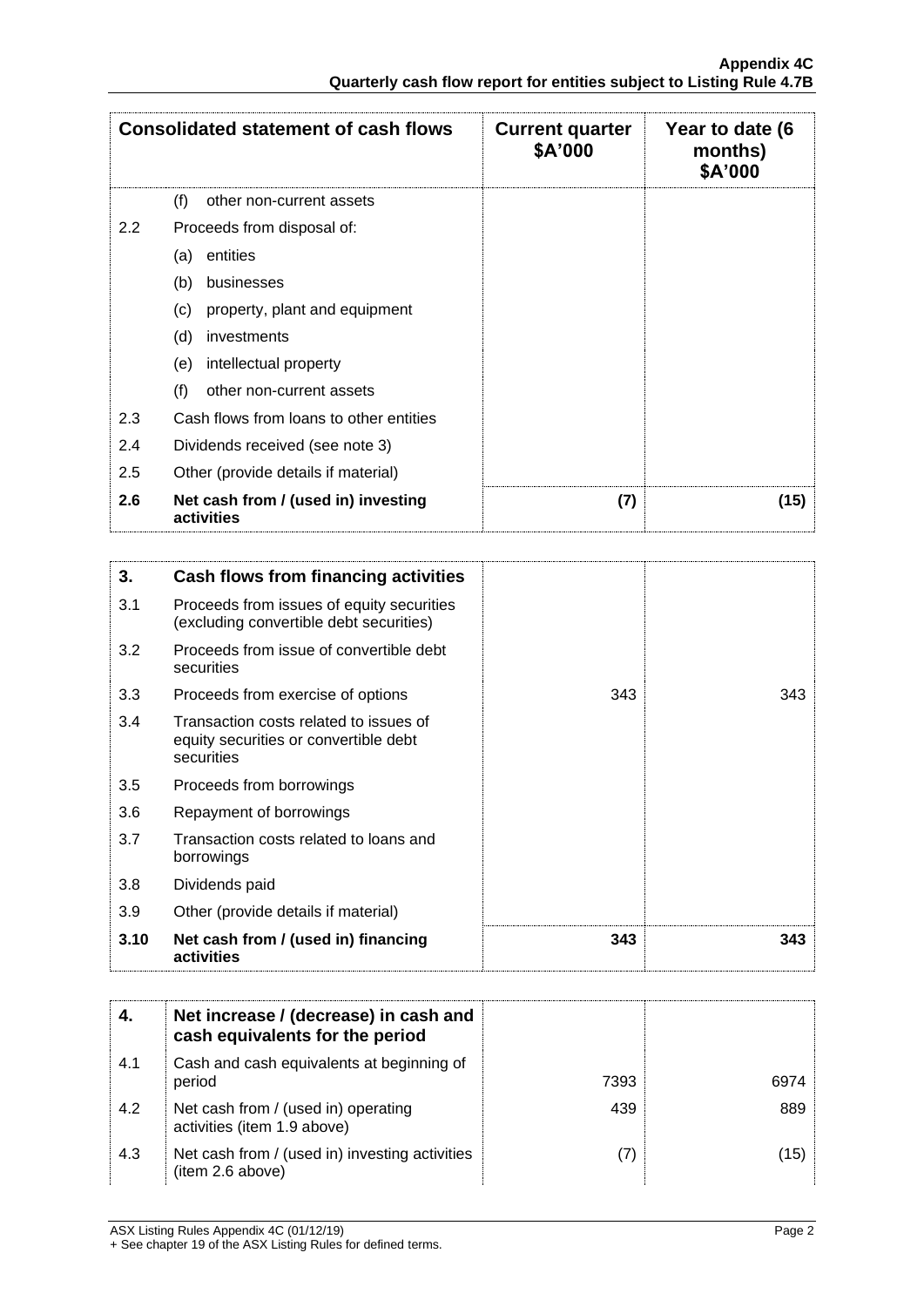|     | Consolidated statement of cash flows                               | <b>Current quarter</b><br>\$A'000 | Year to date (6<br>months)<br>\$A'000 |
|-----|--------------------------------------------------------------------|-----------------------------------|---------------------------------------|
| 4.4 | Net cash from / (used in) financing activities<br>item 3.10 above) | 343                               | 343                                   |
| 4.5 | Effect of movement in exchange rates on<br>cash held               | (60)                              | (83)                                  |
| 4.6 | Cash and cash equivalents at end of<br>period                      | 8108                              | 8108                                  |

| 5.  | Reconciliation of cash and cash<br>equivalents<br>at the end of the quarter (as shown in the<br>consolidated statement of cash flows) to the<br>related items in the accounts | <b>Current quarter</b><br>\$A'000 | <b>Previous quarter</b><br>\$A'000 |
|-----|-------------------------------------------------------------------------------------------------------------------------------------------------------------------------------|-----------------------------------|------------------------------------|
| 5.1 | <b>Bank balances</b>                                                                                                                                                          | 8108                              | 7393                               |
| 5.2 | Call deposits                                                                                                                                                                 |                                   |                                    |
| 5.3 | <b>Bank overdrafts</b>                                                                                                                                                        |                                   |                                    |
| 5.4 | Other (provide details)                                                                                                                                                       |                                   |                                    |
| 5.5 | Cash and cash equivalents at end of<br>quarter (should equal item 4.6 above)                                                                                                  | 8108                              | 7393                               |

| 6.  | Payments to related parties of the entity and their<br>associates                          | <b>Current quarter</b><br>\$A'000 |
|-----|--------------------------------------------------------------------------------------------|-----------------------------------|
| 6.1 | Aggregate amount of payments to related parties and their<br>associates included in item 1 | 68                                |
| 6.2 | Aggregate amount of payments to related parties and their<br>associates included in item 2 |                                   |

Note: if any amounts are shown in items 6.1 or 6.2, your quarterly activity report must include a description of, and an explanation for, such payments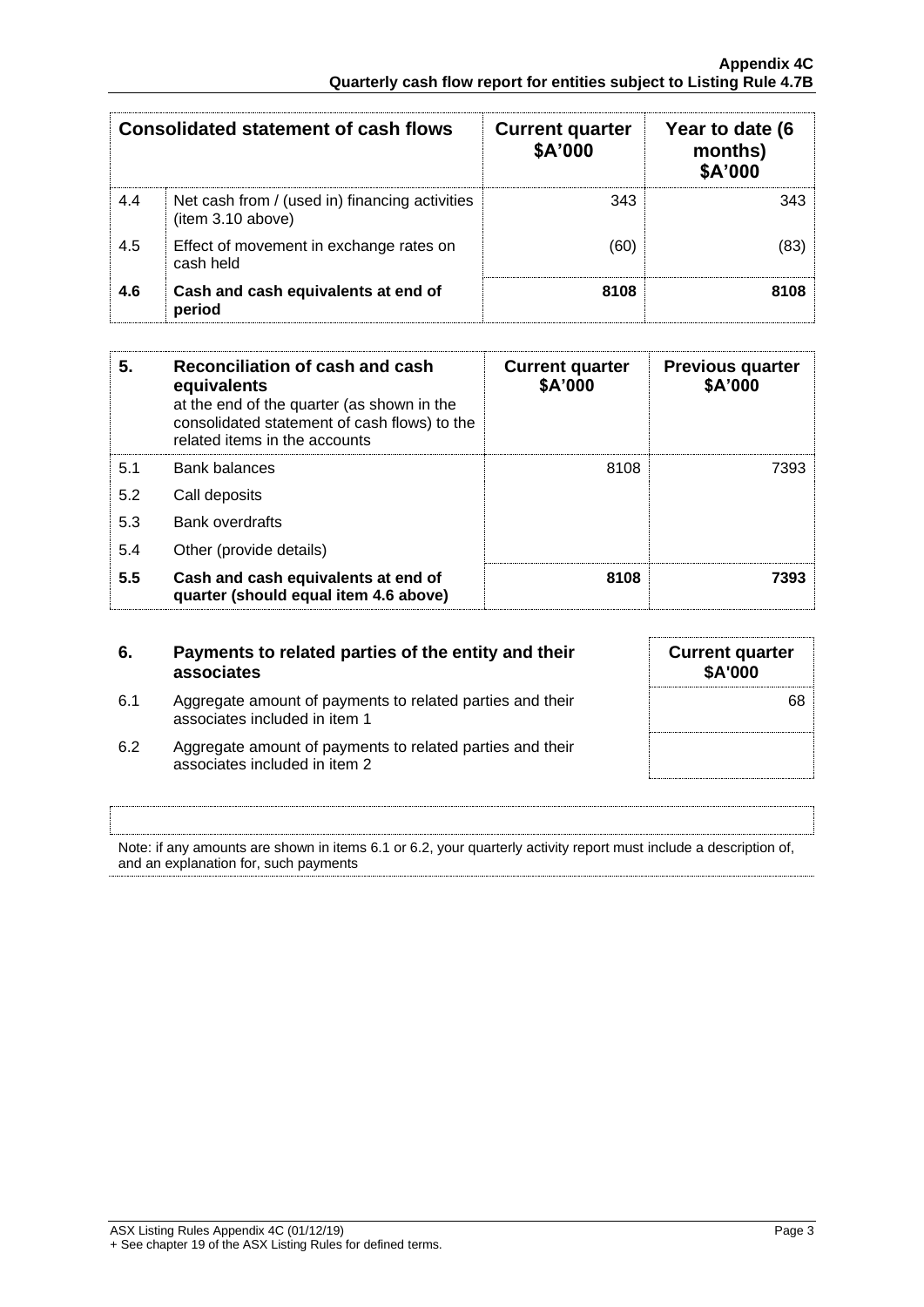### **7. Financing facilities** *Note: the term "facility' includes all forms of financing arrangements available to the entity. Add notes as necessary for an understanding of the sources of finance available to the entity.*

- 7.1 Loan facilities
- 7.2 Credit standby arrangements
- 7.3 Other (please specify)
- 7.4 **Total financing facilities**

| <b>Total facility</b><br>amount at quarter<br>end<br>\$A'000 | Amount drawn at<br>quarter end<br>\$A'000 |
|--------------------------------------------------------------|-------------------------------------------|
|                                                              |                                           |
|                                                              |                                           |
|                                                              |                                           |
|                                                              |                                           |

## 7.5 **Unused financing facilities available at quarter end**

7.6 Include in the box below a description of each facility above, including the lender, interest rate, maturity date and whether it is secured or unsecured. If any additional financing facilities have been entered into or are proposed to be entered into after quarter end, include a note providing details of those facilities as well.

| 8.  | Estimated cash available for future operating activities                     | \$A'000         |
|-----|------------------------------------------------------------------------------|-----------------|
| 8.1 | Net cash from / (used in) operating activities (Item 1.9)                    | 439             |
| 8.2 | Cash and cash equivalents at quarter end (Item 4.6)                          | 8108            |
| 8.3 | Unused finance facilities available at quarter end (Item 7.5)                |                 |
| 8.4 | Total available funding (Item $8.2 +$ Item $8.3$ )                           | 8108            |
| 8.5 | Estimated quarters of funding available (Item 8.4 divided by<br>Item $8.1$ ) | 18 <sup>1</sup> |

- 8.6 If Item 8.5 is less than 2 quarters, please provide answers to the following questions:
	- 1. Does the entity expect that it will continue to have the current level of net operating cash flows for the time being and, if not, why not?

Answer: N/A

2. Has the entity taken any steps, or does it propose to take any steps, to raise further cash to fund its operations and, if so, what are those steps and how likely does it believe that they will be successful?

Answer:

3. Does the entity expect to be able to continue its operations and to meet its business objectives and, if so, on what basis?

Answer: